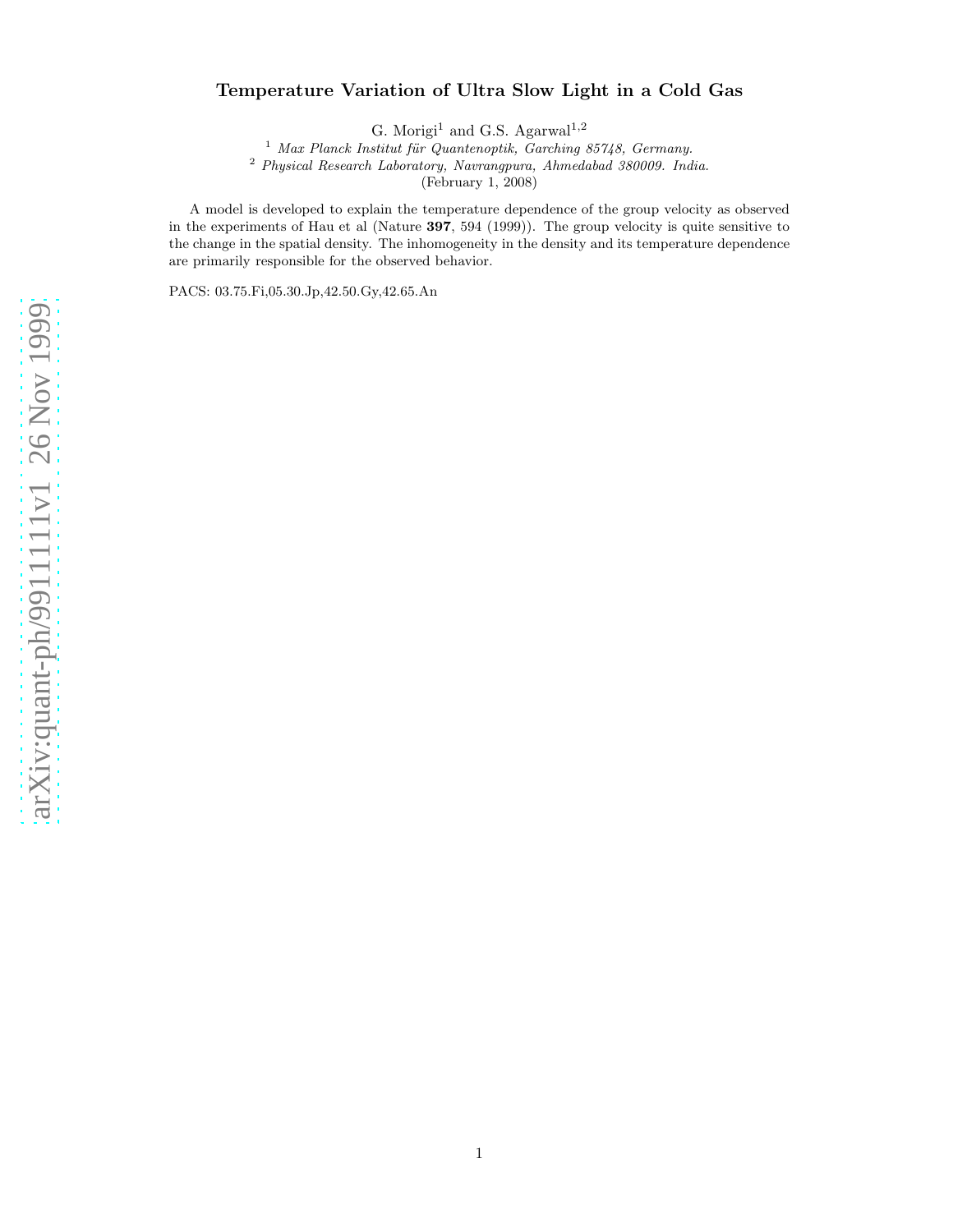# I. INTRODUCTION

<span id="page-1-0"></span>The phenomenon of Bose–Einstein condensation in atomic gases [\[1](#page-10-0)[,2](#page-11-0)] lends itself to the study of many fundamental effects. Among them, one aspect presently being investigated both theoretically and experimentally is the interaction of light with atoms in the quantum degeneracy regime [\[2](#page-11-0)]. In this context, the propagation of light inside a cold gas is still an open problem. Because of the optical density, it is well known that the transmission of resonant light through a condensate is almost zero [\[3](#page-11-0)]. However, electromagnetically induced transparency (EIT) [\[4](#page-11-0)] was found to allow the propagation of light by means of quantum coherence between different internal atomic levels [\[5,6](#page-11-0)]. In this context, Hau et al discovered a remarkable property of pulse propagation in a Bose condensate. These authors demonstrated the slowing down of the group velocity of the pulse to 17 meters/sec [\[7](#page-11-0)]. Furthermore, they have shown a definite dependence of the group velocity on the temperature of the ultra-cold sample. One would like to understand the observed temperature dependence from first principles. For this purpose, it is necessary to extend the standard theory of EIT to a cold gas at finite temperature. However, a theoretical description of this problem is rather complex. Complexities arise when one attempts a systematic treatment of interactions, finite temperature effects and dynamics. Most studies treat these aspects as disjoint: interactions are included in the zero temperature case to study the kinematical aspects [\[2](#page-11-0),[8\]](#page-11-0), whereas some dynamical aspects are studied using only the excitations withinthe electronic ground state [[9\]](#page-11-0), and finite temperature effects are usually studied for noninteracting bosons [[2,10,11](#page-11-0)]. A complete theory should study all these aspects together. However, a complete theory of the interaction of light and interacting particles is still unavailable, and a full numerical treatment is a rather hard task. Here, we present approximate but plausible arguments to explain the experimental observations in [\[7](#page-11-0)]. The simplicity of our model allows for an analytical expression for the group velocity in the following cases: atoms confined in a box and bya harmonic potential. We obtain results which reproduce the ones in [[7\]](#page-11-0) for  $T > T_c$ . In particular, the treatment brings out the factors playing key roles in the phenomenon. Here, we show that the variation of spatial density of atoms with temperature is the major factor responsible for the temperature dependence of the group velocity. The paper is organized as follows: In Section II the model is introduced. In Section III we derive the group velocity

of a pulse propagating in an ideal gas confined inside a box, extend the calculation to the case of an ideal gas in a harmonic oscillator potential, and present and discuss the results in relation to the experiment of Hau et al. In Section IV we present estimates for the group velocity in the interacting case and in the limit of zero temperature.

# II. THE MODEL

In this Section we introduce the model used throughout this article. Here, we write the Maxwell-Bloch equations which describe the dynamics of the system consisting of light field and atoms. We derive the linear response of the medium to a weak probe field, taking into account the quantum statistics of the atoms. The group velocity is then defined in the standard manner [\[12](#page-11-0)].

#### 1. Maxwell-Bloch Equations

We consider a gas of  $N$  non-interacting bosons. The relevant internal structure corresponds to a three-level atom, with internal levels  $|g\rangle$  (stable state),  $|r\rangle$ , (metastable state) and  $|e\rangle$  excited state, whose energies are  $\omega_q$ ,  $\omega_r$  and  $\omega_e$ , respectively (see Fig. 1). The radiative decay rate of the excited state is  $\gamma = \gamma_g + \gamma_r$ , with  $\gamma_g(\gamma_r)$  the rate of decay on the transition  $|e\rangle \rightarrow |g\rangle (|e\rangle \rightarrow |r\rangle)$ . Laser light with frequency  $\omega_{lg}$  and wave vector  $k_g$  drives the transition  $|g\rangle \rightarrow |e\rangle$ , whereas the transition  $|r\rangle \rightarrow |e\rangle$  is driven by a field of frequency  $\omega_{lr}$  and wave vector  $k_r$ . The dynamics of the whole system is given by the Maxwell equation for the electric field vector E

$$
\nabla^2 \mathbf{E} - \frac{1}{c^2} \frac{\partial^2}{\partial t^2} \mathbf{E} = \frac{4\pi}{c^2} \frac{\partial^2}{\partial t^2} \mathbf{P} , \qquad (1)
$$

and by the optical Bloch equations for the density matrix equations of the  $N$ -atom gas. For non-interacting atoms it suffices to consider the equations for the one-atom density matrix  $\rho$ , projected on the basis  $\{|j, \epsilon\rangle\}$  with  $j = r, g, e$ and  $|\epsilon\rangle$  the eigenvector of the mechanical motion of one atom at the energy  $\epsilon$ . They have the form:

$$
\frac{\mathrm{d}}{\mathrm{d}t}\rho_{gg}(\epsilon,\epsilon') = -i(\epsilon - \epsilon')\rho_{gg}(\epsilon,\epsilon')
$$
\n
$$
+i\frac{g}{2}\sum_{\epsilon_1}\left[C_{\epsilon,\epsilon_1}^g\tilde{\rho}_{eg}(\epsilon_1,\epsilon') - \tilde{\rho}_{ge}(\epsilon,\epsilon_1)(C_{\epsilon',\epsilon_1}^g)^*\right] + \gamma_g\rho_{ee}^g(\epsilon,\epsilon'),\tag{2}
$$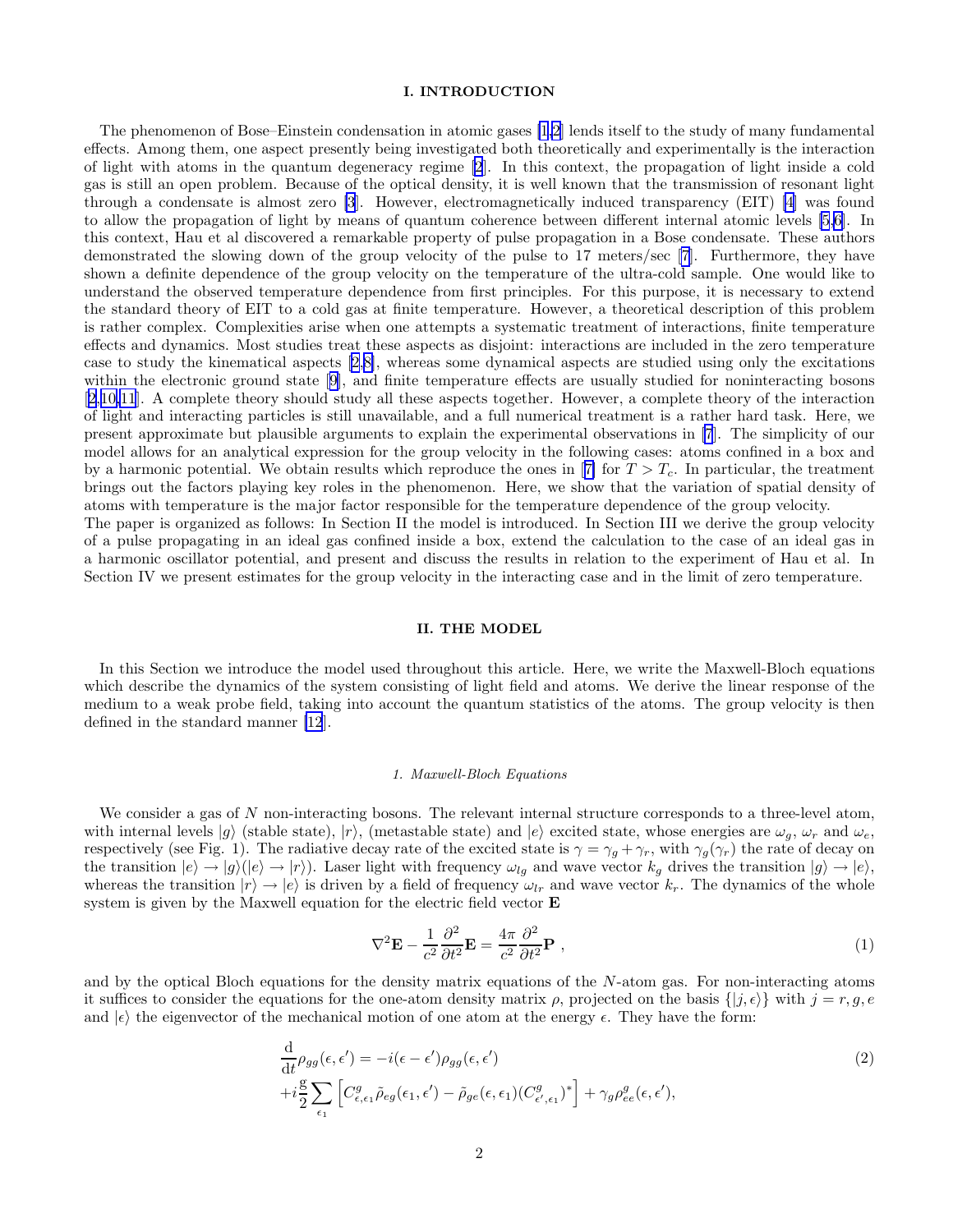<span id="page-2-0"></span>
$$
\frac{\mathrm{d}}{\mathrm{d}t}\rho_{rr}(\epsilon,\epsilon') = -i(\epsilon-\epsilon')\rho_{rr}(\epsilon,\epsilon')\tag{3}
$$
\n
$$
+i\frac{\Omega}{2}\sum_{\epsilon_1} \left[C_{\epsilon,\epsilon_1}^r \tilde{\rho}_{er}(\epsilon_1,\epsilon') - \tilde{\rho}_{re}(\epsilon,\epsilon_1)(C_{\epsilon',\epsilon_1}^{r})^*\right] + \gamma_r \rho_{ee}^r(\epsilon,\epsilon'),
$$
\n
$$
\frac{\mathrm{d}}{\mathrm{d}\rho_{\epsilon_1}(\epsilon,\epsilon')} = -i(\epsilon,\epsilon') - i(\epsilon,\epsilon')\rho_{er}(\epsilon,\epsilon')\tag{4}
$$

$$
\frac{d}{dt}\rho_{ee}(\epsilon,\epsilon') = -i(\epsilon - \epsilon' - i\gamma)\rho_{ee}(\epsilon,\epsilon')\tag{4}
$$
\n
$$
+i\frac{g}{2}\sum_{\epsilon_1} \left[ (C_{\epsilon_1,\epsilon}^g)^* \tilde{\rho}_{ge}(\epsilon_1,\epsilon') - \tilde{\rho}_{eg}(\epsilon,\epsilon_1)C_{\epsilon_1,\epsilon'}^g \right]
$$
\n
$$
+i\frac{\Omega}{2}\sum_{\epsilon_1} \left[ (C_{\epsilon_1,\epsilon}^r)^* \tilde{\rho}_{re}(\epsilon_1,\epsilon') - \tilde{\rho}_{er}(\epsilon,\epsilon_1)C_{\epsilon_1,\epsilon'}^r \right],
$$
\n
$$
\frac{d}{dt}\tilde{\rho}_{ge}(\epsilon,\epsilon') = -i(\epsilon - \epsilon' - \Delta_g^0 - i\Gamma_{ge})\tilde{\rho}_{ge}(\epsilon,\epsilon')
$$
\n
$$
+i\frac{g}{2}\sum_{\epsilon_1} \left[ C_{\epsilon,\epsilon_1}^g \rho_{ee}(\epsilon_1,\epsilon') - \rho_{gg}(\epsilon,\epsilon_1)C_{\epsilon_1,\epsilon'}^g \right]
$$
\n
$$
-i\frac{\Omega}{2}\sum_{\epsilon_1} \tilde{\rho}_{gr}(\epsilon,\epsilon_1)C_{\epsilon_1,\epsilon'}^r,
$$
\n
$$
\frac{d}{dt}\tilde{\rho}_{re}(\epsilon,\epsilon') = -i(\epsilon - \epsilon' - \Delta_r^0 - i\Gamma_{re})\tilde{\rho}_{re}(\epsilon,\epsilon')
$$
\n
$$
+i\frac{\Omega}{2}\sum_{\epsilon_1} \left[ C_{\epsilon,\epsilon_1}^r \rho_{ee}(\epsilon_1,\epsilon') - \rho_{rr}(\epsilon,\epsilon_1)C_{\epsilon_1,\epsilon'}^r \right]
$$
\n
$$
-i\frac{g}{2}\sum_{\epsilon_1} \tilde{\rho}_{rg}(\epsilon,\epsilon_1)C_{\epsilon_1,\epsilon'}^g,
$$
\n
$$
\frac{d}{dt}\tilde{\rho}_{gr}(\epsilon,\epsilon') = -i(\epsilon - \epsilon' - (\Delta_g^0 - \Delta_r^0) - i\Gamma_{gr})\tilde{\rho}_{gr}(\epsilon,\epsilon')
$$
\n(7)

$$
i\frac{\mathrm{g}}{2}\sum_{\epsilon_1}C^g_{\epsilon,\epsilon_1}\tilde{\rho}_{er}(\epsilon_1,\epsilon')-i\frac{\Omega}{2}\sum_{\epsilon_1}\tilde{\rho}_{ge}(\epsilon,\epsilon_1)(C^r_{\epsilon',\epsilon_1})^*,
$$

where  $\rho_{ij}(\epsilon, \epsilon') = \langle i, \epsilon | \rho | j, \epsilon' \rangle$   $(i, j = r, e, g)$ ,  $C_{\epsilon, \epsilon'}^j = \langle \epsilon | \exp(i\mathbf{k_j} \cdot \mathbf{r}) | \epsilon' \rangle$ ,  $\tilde{\rho}_{ej} = \rho_{ej} e^{-i\omega_{lj}t}$ ,  $\tilde{\rho}_{rg} = \rho_{rg} e^{-i(\omega_{lg} - \omega_{lr})t}$  and  $\tilde{\rho}_{ij} = (\tilde{\rho}_{ji})^*$  for  $i \neq j$ . Here, c is the speed of light, **P** is the polarization of the medium,  $\Delta_j^0 = \omega_e - \omega_j - \omega_{lj}$   $(j = g, r)$ is the detuning. Rabi couplings are given by  $g = |\mathbf{d}_{eg} \cdot \mathbf{E}|/\hbar$  and  $\Omega = |\mathbf{d}_{er} \cdot \mathbf{E}|/\hbar$ , where  $\mathbf{d}_{ej}$  is the dipole moment of the transition  $|e\rangle \rightarrow |j\rangle$ . Finally,  $\rho_{ee}^j(\epsilon, \epsilon')$  describes the density matrix after a spontaneous emission event on the transition  $|e\rangle \rightarrow |j\rangle$ :

$$
\rho_{ee}^{j}(\epsilon,\epsilon') = \frac{3}{8\pi} \sum_{l=1,2} \sum_{\epsilon_1,\epsilon_2} \int d\Omega_{\hat{\mathbf{k}}} |\hat{\mathbf{d}}_{\mathbf{j}\mathbf{e}} \cdot \alpha^l(\hat{\mathbf{k}})|^2 \langle \epsilon | e^{i\mathbf{k}_{\mathbf{j}} \cdot \mathbf{r}} | \epsilon_1 \rangle \rho_{ee}(\epsilon_1,\epsilon_2) \langle \epsilon_2 | e^{-i\mathbf{k}_{\mathbf{j}} \cdot \mathbf{r}} | \epsilon' \rangle \quad , \tag{8}
$$

where  $\alpha^1(\hat{\mathbf{k}})$  and  $\alpha^2(\hat{\mathbf{k}})$  form a set of polarization vectors orthogonal to  $\hat{\mathbf{k}}$ , and  $\hat{\mathbf{d}}_{j\mathbf{e}} = \mathbf{d}_{j\mathbf{e}}/|\mathbf{d}_{j\mathbf{e}}|$ .

 $+$ 

In deriving the above equations, we made the rotating wave approximation and transformed to a reference frame rotating at the optical frequency of the laser. Furthermore, in Eqs. [\(2](#page-1-0))-[\(7\)](#page-1-0) we have introduced the loss-rates  $\Gamma_{ij}$ , which take into account the effects of other mechanisms of decoherence. In the ideal case  $\Gamma_{ge} = \Gamma_{re} = \gamma/2$ , whereas  $\Gamma_{gr}=0.$ 

# 2. Susceptibility and Group velocity

Inan isotropic medium, the linear susceptibility  $\chi$  is defined by the expression [[13\]](#page-11-0)

$$
\mathbf{P}(t) = \int_{-\infty}^{t} dt' \chi(t - t') \mathbf{E}(t') . \qquad (9)
$$

Assuming that two light fields are propagating through the medium along the  $\hat{z}$ -direction, we can write the electric field  $E(\mathbf{r},t)$  and the atomic polarization  $P(\mathbf{r},t)$  as  $E(\mathbf{r},t) = \sum_{j=g,r} [E_0^j(\mathbf{r},t) \exp(+ik_jz - i\omega_{lj}t) + c.c.]/2$  and  $P(\mathbf{r},t) =$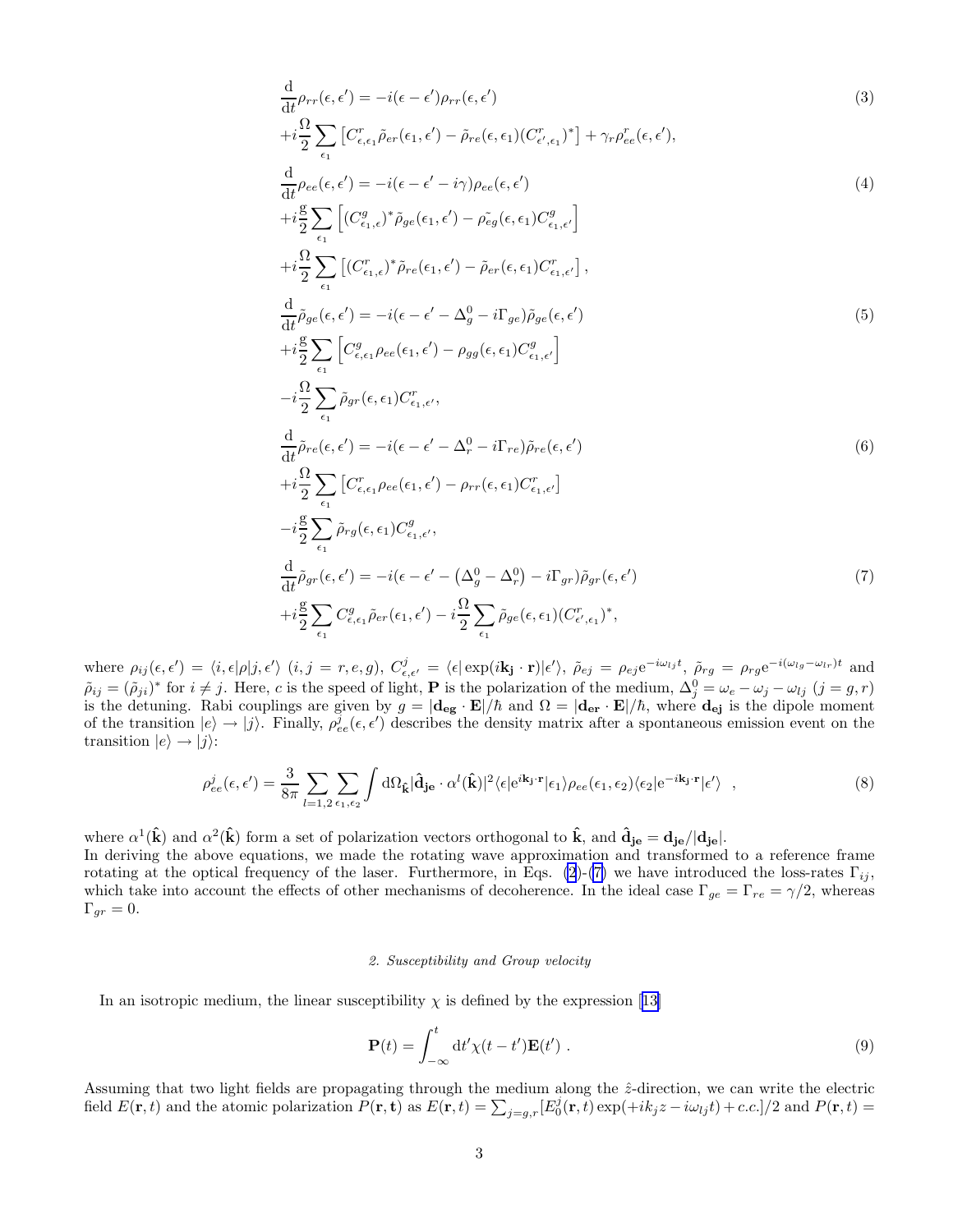<span id="page-3-0"></span> $\sum_{j=g,r}[P_0^j(\mathbf{r},t)\exp(+ik_jz-i\omega_{lj}t)+c.c.]/2$  where  $E_0^j$ ,  $P_0^j$  are respectively the slowly-varying envelopes of the electric field and atomic polarization at frequency  $\omega_{lj}$ . The Fourier transform of Eq. [\(9](#page-2-0)) gives  $P_0(\omega) = E_0(\omega)\chi(\omega)$ . From the relation  $P(t) = Tr{\rho^N(t)d}$  for the polarization with d the atomic dipole moment operator, we find that the macroscopic polarization of the medium at the position r is

$$
P_0^g(\mathbf{r}, \omega_{lg})/2 = \langle \mathbf{r} | \rho_{eg}^N d_{ge} e^{-ik_g z} | \mathbf{r} \rangle \tag{10}
$$

where  $\rho^N$  is the N-atom density matrix, that has the following form in the energy representation.

$$
\rho_{eg}^N = \sum_{\epsilon,\epsilon'} \rho_{eg}^N(\epsilon,\epsilon') |\epsilon\rangle\langle\epsilon'| \ . \tag{11}
$$

The N-atom optical coherence density matrix has to be obtained from the solution of Eqs.([2\)](#page-1-0)-([7\)](#page-1-0) subject to the initial condition:

$$
\rho^N(0) = \sum_{\epsilon} N(\epsilon) |g, \epsilon\rangle\langle g, \epsilon|,\tag{12}
$$

where $N(\epsilon)$  is the number of atoms in the ground state with energy  $\epsilon$ . The Eqs. ([2\)](#page-1-0)-([7\)](#page-1-0) are to be solved to first order in the field  $E_0^g$  and to all orders in the field  $E_0^r$ . In this work we are interested in the steady state of the atoms with the field, which is assumed to be reached on a time-scale much shorter than the thermalization time-scale of the gas. On the basis of this hypothesis, we assume that the initial condition (12) and Eqs.([2\)](#page-1-0)-([7\)](#page-1-0) determine the steady state solution. Note that the coefficients  $C_{\epsilon,\epsilon'}$  determine the one-atom energy states involved in the transition induced by the laser field. For free bosons these coefficients have a simple form, as it can be seen in section III.A. For harmonic oscillator potentials the coefficients  $C_{\epsilon,\epsilon'}$  are given in terms of Laguerre polynomials, where the number of vibrational states which are coupled depends on the ratio between the recoil frequency over the trap frequency. In section III.B we use an approximate treatment for this case.

Once the susceptibility is known, the dispersion relation of light in the medium is given [\[13](#page-11-0)] and we can evaluate the group velocity, defined as  $v_g = \frac{\partial \omega}{\partial k_g}|_{\omega = \omega_{eg}}$ . In the limit  $N\chi \ll 1$  the group velocity has the form:

$$
v_g = \frac{c}{1 + 2\pi\chi'|\omega = \omega_{lg} + 2\pi\omega_{lg}\frac{\partial\chi'}{\partial\omega}|\omega = \omega_{lg}},
$$
\n(13)

where  $\chi' = \text{Re}(\chi)$ .

# III. EVALUATION OF THE GROUP VELOCITY

In this section we derive an analytical expression for the group velocity of a laser pulse propagating through an ideal gas of ultracold atoms. We investigate two cases: atoms in a box and atoms confined by a harmonic oscillator potential. Finally, we do the numerical calculations for the case of a gas of sodium atoms and discuss the results in relation with the experimental data of[[7\]](#page-11-0).

## A. Group velocity in a gas of free non-interacting bosons

We consider a gas of N bosons in a box of volume V. In this case the atomic wave vector eigenstates  $|k\rangle$  are also energyeigenstates with eigenvalues  $\epsilon = \frac{\hbar^2 k^2}{2m}$ , where m is the atomic mass. So, we project Eqs. ([2\)](#page-1-0)-([7\)](#page-1-0) on the motional basis  $\{ | \mathbf{k} \rangle \}$ . Then the coefficients  $C_{\epsilon \epsilon'}^j$  appearing in the density matrix equations have the form  $C_{\epsilon \epsilon'}^j \equiv C_{\mathbf{k},\mathbf{k'}}^j = \delta_{\mathbf{k},\mathbf{k}+\mathbf{k}_j}$ . We substitute these values into Eqs. [\(2](#page-1-0))-[\(7](#page-1-0)) and solve the equations in the steady state limit. To first order in  $g/\Omega$ and g/Γ, and assuming that at  $t = 0$  the gas is in thermal equilibrium, the steady-state optical coherence  $\rho_{eq}$  is found to be

$$
\rho_{eg}(\mathbf{k} - \mathbf{k}_{\mathbf{g}}, \mathbf{k}) = g \frac{2i (\Gamma_{gr} + i(\Delta_g - \Delta_r))}{\Omega^2 + 4(\Gamma_{ge} + i\Delta_g) (\Gamma_{gr} + i(\Delta_g - \Delta_r))}
$$

$$
= \frac{g}{2\Gamma_{ge}} \frac{1}{\frac{\Delta_g}{\Gamma_{ge}} - i - i \frac{\Omega^2/4}{\Gamma_{ge}(\Gamma_{gr} + i(\Delta_g - \Delta_r))}}, \qquad (14)
$$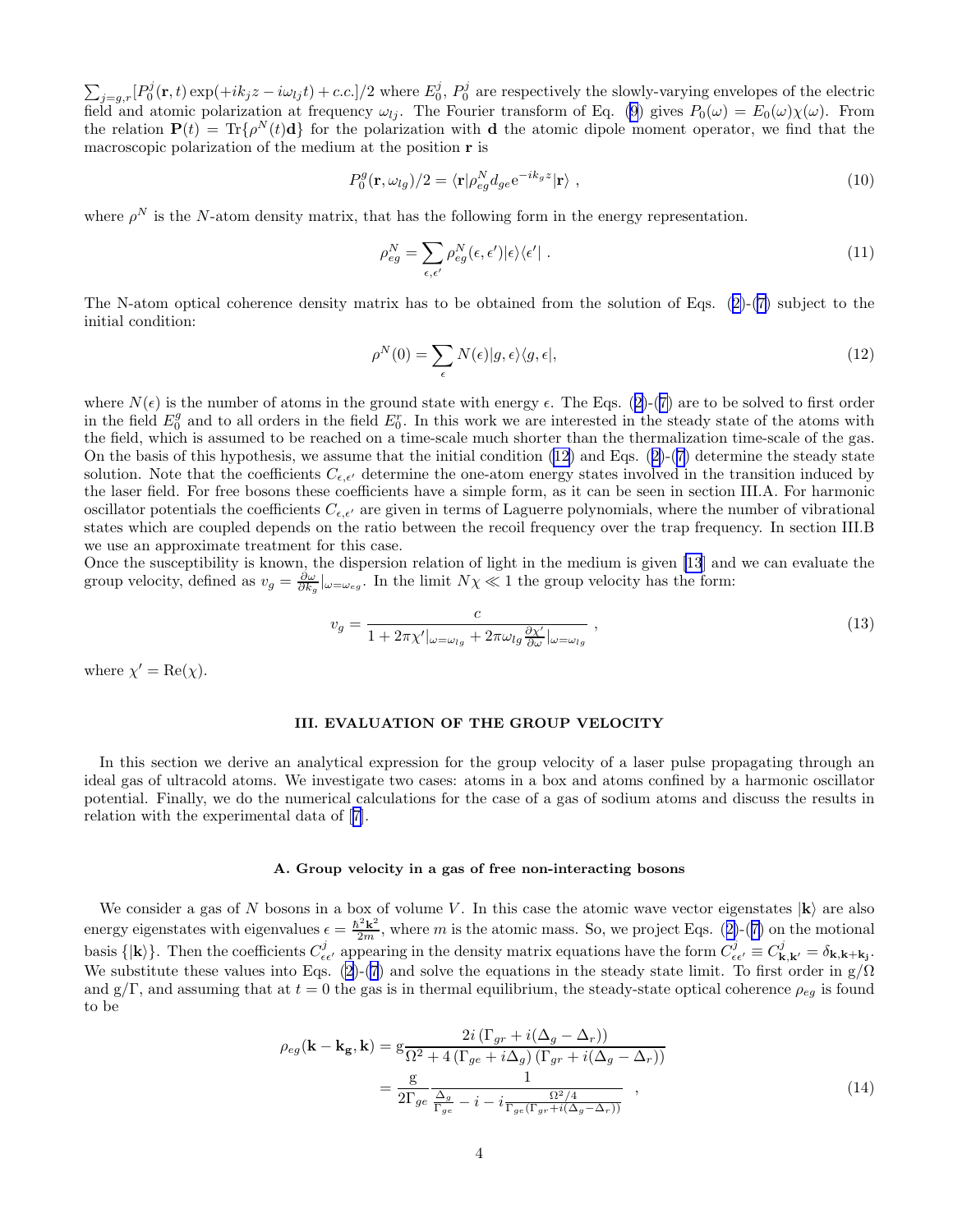<span id="page-4-0"></span>where  $\Delta_j$  is the detuning defined as

$$
\Delta_j = \tilde{\Delta}_j^0 + \frac{\hbar \mathbf{k}_j \cdot \mathbf{k}}{m} \quad , \tag{15}
$$

with $\tilde{\Delta}_j^0 = \Delta_j^0 + \omega_R$ , and  $\omega_R$  is the recoil frequency defined as  $\omega_R = \hbar k^2 / 2m$ . Using ([14\)](#page-3-0) in [\(10](#page-3-0)), we find the expression for the susceptibility

$$
\chi_{ge}(\omega_{lg}) = \chi^0 \sum_{\mathbf{k}} N(\mathbf{k}) \frac{1}{V} \frac{1}{\frac{\Delta_g}{\Gamma_{ge}} - i - i \frac{\Omega^2/4}{\Gamma_{ge}(\Gamma_{gr} + i(\Delta_g - \Delta_r))}} \quad . \tag{16}
$$

The sum in Eq. (16) is over all the motional states weighted by their statistical occupation  $N(\mathbf{k})$ ,

$$
N(\mathbf{k}) = \frac{1}{f^{-1} \exp\left(\beta \hbar^2 k^2 / 2m\right) - 1} \quad , \tag{17}
$$

where f is the fugacity,  $\beta = 1/K_B T$  and T is the temperature, and  $k = |\mathbf{k}|$ . Here,  $\chi^0$  is the one-atom susceptibility, defined as

$$
\chi^0 = \frac{|\mathbf{d}_{\mathbf{g}\mathbf{e}}|^2}{\Gamma_{ge}\hbar} \equiv \frac{3\lambda^3}{32\pi^3} \quad , \tag{18}
$$

where  $\lambda$  is the optical wavelength of the transition  $g \to e$ ,  $\lambda = 2\pi c/\omega_{ge}$ , and  $\Gamma_{ge} = \gamma/2$ . In the following, we assume that  $|\mathbf{k}_g - \mathbf{k}_r| \ll k_g, k_r, \Gamma_{gr}$ . Therefore, the dependence on k in the denominator of Eq. (16) is mainly due to the first term  $\Delta_g$ , and we may rewrite Eq. (16) as

$$
\chi_{ge}(\omega_{lg}) = \frac{\chi^0}{V} \sum_{\mathbf{k}} N(\mathbf{k}) \frac{1}{\frac{\hbar k_g}{m \Gamma_{ge}} k_z - \zeta} \quad , \tag{19}
$$

where  $k_z = \mathbf{k} \cdot \hat{z}$  and  $\zeta$  is a complex number independent of k;

$$
\zeta = -\frac{\tilde{\Delta}_g^0}{\Gamma_{ge}} + i + i \frac{\Omega^2 / 4}{\Gamma_{ge} \left( \Gamma_{gr} + i(\Delta_g^0 - \Delta_r^0) \right)} \quad . \tag{20}
$$

After evaluating the susceptibility as given by Eq. (19), the group velocity can be found using Eq.([13\)](#page-3-0). In the following, we investigate the behaviour of the cloud close to the critical point, dividing our investigation into two regimes: above and below the critical temperature  $T_c$ .

#### 1. Above the critical temperature

Above the critical temperature and in the limit of large volumes, one can replace the sum in Eq. (19) with an integral in three-dimensions [\[14](#page-11-0)]. The expression to evaluate is now

$$
\chi_{ge}(\omega_{lg})_{+} = \frac{\chi^{0}}{(2\pi)^{3}} \int_{-\infty}^{\infty} dk_{x} \int_{-\infty}^{\infty} dk_{y} \int_{-\infty}^{\infty} dk_{z}
$$
\n
$$
\left[\frac{1}{f^{-1}\exp\left(\beta\hbar^{2}k^{2}/2m\right)-1}\right] \left[\frac{1}{\frac{\hbar k_{g}}{m\Gamma_{ge}}k_{z}-\zeta}\right],
$$
\n(21)

where for convenience we have chosen to integrate in the cartesian coordinates. We write  $N(\mathbf{k})$  as

$$
N(\mathbf{k}) = \sum_{l=1}^{\infty} f^l \exp\left(-l\beta \hbar^2 k^2 / 2m\right) \quad , \tag{22}
$$

and use it in Eq. (21) to obtain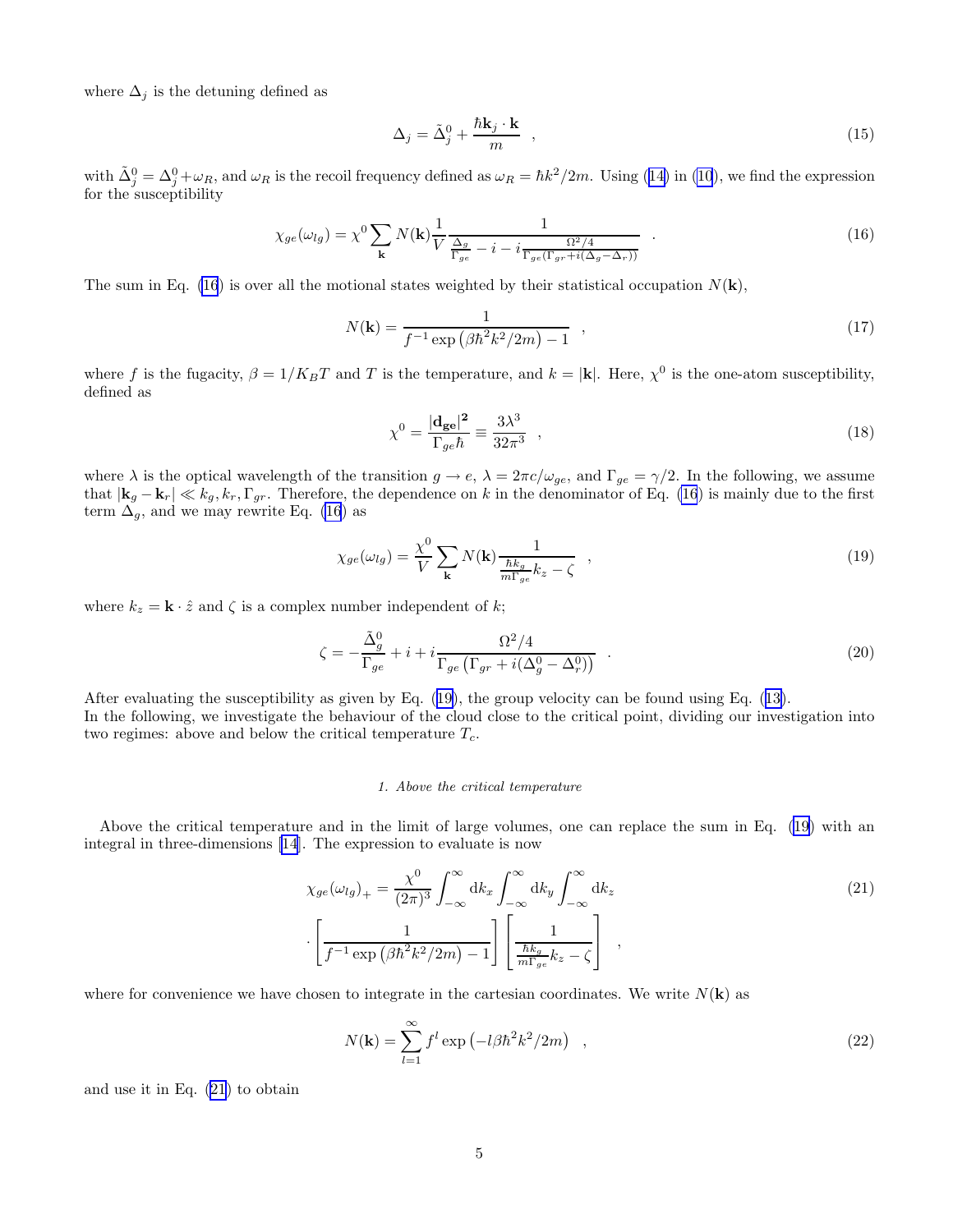$$
\chi_{ge}(\omega_{lg})_{+} = \frac{\chi^{0}}{(2\pi)^{3}} \sum_{l=1}^{\infty} z^{l} \int_{-\infty}^{\infty} dk_{z} \frac{\exp\left(-l\beta\hbar^{2}k_{z}^{2}/2m\right)}{\frac{\hbar k_{g}}{m\Gamma_{ge}}k_{z} - \zeta}
$$
\n
$$
\int_{-\infty}^{\infty} dk_{x} \exp\left(-l\beta\hbar^{2}k_{x}^{2}/2m\right) \int_{-\infty}^{\infty} dk_{y} \exp\left(-l\beta\hbar^{2}k_{y}^{2}/2m\right) . \tag{23}
$$

<span id="page-5-0"></span>This can be written in terms of the standard functions

$$
\chi_{ge}(\omega_{lg})_{+} = i \frac{\chi^0}{8A\pi} \left(\frac{2mK_BT}{\hbar^2}\right)^{3/2} \sum_{l=1}^{\infty} \frac{f^l}{l} w\left(\sqrt{l}\frac{\zeta}{A}\right) , \qquad (24)
$$

where

$$
A = \sqrt{\frac{2K_B T}{m}} \frac{k_g}{\Gamma_{ge}} \quad , \tag{25}
$$

and where the function  $w$  is defined as

$$
w(x) = \exp(-x^2) (\text{erf}(ix) + 1) \quad . \tag{26}
$$

Given the critical temperature for an ideal Bose gas

$$
T_c = \frac{2\pi\hbar^2}{mK_B} \left(\frac{n}{g_{3/2}(1)}\right)^{2/3} \quad , \tag{27}
$$

where  $n (= N/V)$  is the density of atoms, we can rewrite Eq. (24) as

$$
\chi_{ge}(\omega_{lg})_+ = in\chi^0 \frac{T}{T_c} \frac{1}{g_{3/2}(1)A_c} \sum_{l=1}^{\infty} \frac{f^l}{l} w\left(\sqrt{l}\frac{\zeta}{A}\right) ,\qquad (28)
$$

with

$$
A_c = 2\frac{k_g}{\Gamma_{ge}} \frac{\hbar}{m} \left(\frac{n}{g_{3/2}(1)}\right)^{1/3} = \sqrt{\pi}A|_{T=T_c} ,
$$
\n(29)

and

$$
\frac{A}{A_c\sqrt{\pi}} = \sqrt{\frac{T}{T_c}} \tag{30}
$$

#### 2. Below the critical temperature

For $T < T_c$ , we use the expression for the ground state population in the thermodynamic limit [[14\]](#page-11-0), to obtain

$$
\chi_{ge}(\omega_{lg})_{-} = \chi_{ge}(\omega_{lg})_{+}|_{f=1} - \frac{\chi^0}{\zeta}n\left[1 - \left(\frac{T}{T_c}\right)^{3/2}\right],
$$
\n(31)

where the second term on the RHS describes the contribution of the condensed phase.

# 3. Regime of parameters and approximations

For currently studied optical transitions the argument of the w function in Eq. (28) is  $y = \sqrt{l}\zeta/A \gg 1$  for any value of  $l \geq 1$ . Therefore, the asymptotic expansion of the w function can be applied [\[16](#page-11-0)]:

$$
w(y) = \frac{i}{\sqrt{\pi}y} + \frac{i}{2\sqrt{\pi}y^3} \tag{32}
$$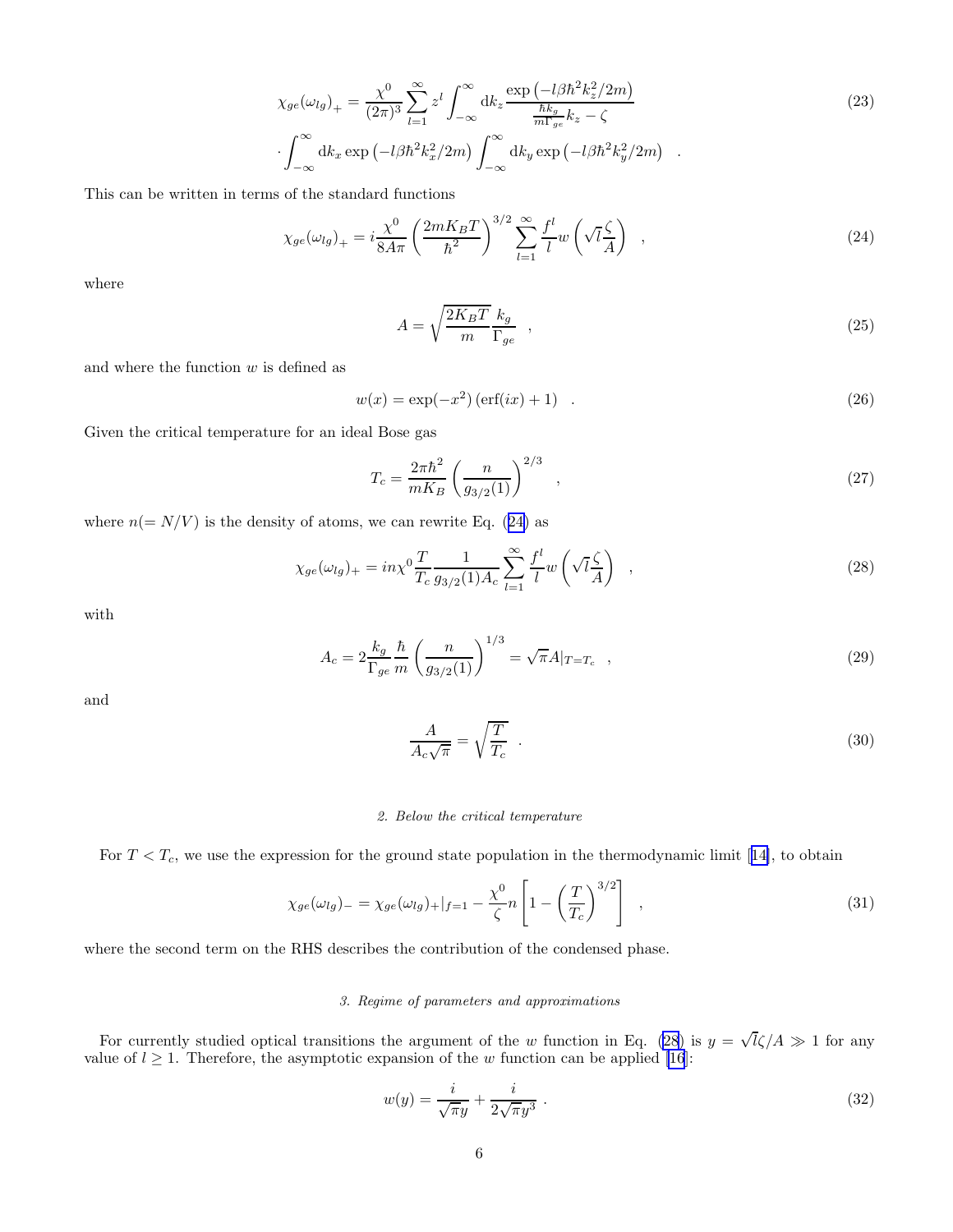<span id="page-6-0"></span>Wesubstitute this expansion into Eq. ([28\)](#page-5-0), and obtain for  $T > T_c$ 

$$
\chi_{ge}(\omega_{lg})_{+} = -n\chi^{0}\frac{T}{T_{c}}\frac{A}{\sqrt{\pi}A_{c}}\frac{1}{g_{3/2}(1)\zeta}\sum_{l=1}^{\infty}\frac{f^{l}}{l}\left[\frac{1}{\sqrt{l}} + \frac{A^{2}}{\sqrt{l^{3}}\zeta^{2}}\right]
$$
  

$$
= -n\chi^{0}\left(\frac{T}{T_{c}}\right)^{3/2}\frac{1}{g_{3/2}(1)\zeta}\left[g_{3/2}(f) + g_{5/2}(f)\frac{A^{2}}{\zeta^{2}}\right]
$$
  

$$
= -n\frac{\chi^{0}}{\zeta}\left[1 + \left(\frac{T}{T_{c}}\right)^{3/2}\frac{g_{5/2}(f)}{g_{3/2}(1)}\frac{A^{2}}{\zeta^{2}}\right],
$$
 (33)

where we have used the relation  $g_{3/2}(f)/g_{3/2}(1) = T_c/T$  for  $T > T_c$ . For  $T < T_c$  the susceptibility will now have the form

$$
\chi_{ge}(\omega_{lg})_{-} = -n\frac{\chi^0}{\zeta} \left[ 1 + \left(\frac{T}{T_c}\right)^{3/2} \frac{g_{5/2}(1)}{g_{3/2}(1)} \frac{A^2}{\zeta^2} \right] \ . \tag{34}
$$

Using Eqs. (33) and (34)in the formula (13) we find the group velocity. Note that the dependence on the temperature comes in at higher order in the expansion  $A/\zeta$ . Clearly a significant temperature dependence for a free gas can come only for narrow optical transitions.

# B. Group velocity in a gas of trapped non-interacting bosons

Let us now consider a cloud of atoms trapped in a three-dimensional harmonic potential with cylindrical symmetry, so that the one-atom Hamiltonian describing the mechanical motion has the form

$$
H = \frac{\mathbf{p}^2}{2m} + V(\mathbf{r}) \quad , \tag{35}
$$

where  $V(\mathbf{r})$  is the harmonic oscillator potential in cylindrical coordinates

$$
V(\mathbf{r}) = \frac{1}{2}m\left(\nu_r^2 r^2 + \nu_z^2 z^2\right) \quad , \tag{36}
$$

with  $\nu_r$ ,  $\nu_z$  trap frequencies in the radial and axial directions, respectively. In order to evaluate the susceptibility in the steady state, we solve Eqs.  $(2)-(7)$  $(2)-(7)$  in the semiclassical limit for the atomic motion, and we sum over the states using the semiclassical statistical distribution[[2,15](#page-11-0)]. This limit is valid when treating the non-condensed fraction of atoms for temperatures T fulfilling the condition  $K_BT \gg \hbar \nu$ , and under the condition  $\Gamma, \Delta \gg \nu$ . The hypothesis is justified in the range of parameters of[[7\]](#page-11-0) and simplifies considerably the treatment, allowing for an analytical solution of the group velocity. Then the coeffients  $C_{\epsilon,\epsilon'}$  simplify to their semiclassical values  $\langle C_{\epsilon,\epsilon'} \rangle \approx \delta_{\mathbf{p},\mathbf{p'}+\hbar\mathbf{k}} \delta_{\mathbf{r},\mathbf{r'}},$  where  $\mathbf{p},$ **r** are now the classical canonical coordinates of a harmonic oscillator with energy  $E = \mathbf{p}^2/2m + V(\mathbf{r})$ . In this limit, the optical coherence  $\rho_{eg}$  appearing in Eq. [\(10](#page-3-0)) has the form:

$$
\rho_{eg}(\mathbf{r}, \mathbf{p}) = \frac{g}{2\Gamma_{ge}} \frac{1}{\frac{\Delta_g}{\Gamma_{ge}} - i - i \frac{\Omega^2/4}{\Gamma_{ge}(\Gamma_{gr} + i(\Delta_g - \Delta_r))}},
$$
\n(37)

with $\Delta_j$  defined in Eq. ([15\)](#page-4-0), and the susceptibility is given by the expression:

$$
\chi_{ge}(\mathbf{r}, \omega_{lg}) = \chi^0 \int \frac{\mathrm{d}^3 \mathbf{p}}{(2\pi\hbar)^3} N(\mathbf{r}, \mathbf{p})
$$

$$
\frac{1}{\frac{\tilde{\Delta}_g}{\Gamma_{ge}} - i - i \frac{\Omega^2/4}{\Gamma_{ge}(\Gamma_{gr} + i(\Delta_g - \Delta_r))}}, \qquad (38)
$$

where the semiclassical statistical distribution is

$$
N(\mathbf{r}, \mathbf{p}) = \frac{1}{f^{-1} \exp(\beta(\frac{p^2}{2m} + V(\mathbf{r})) - 1)} \tag{39}
$$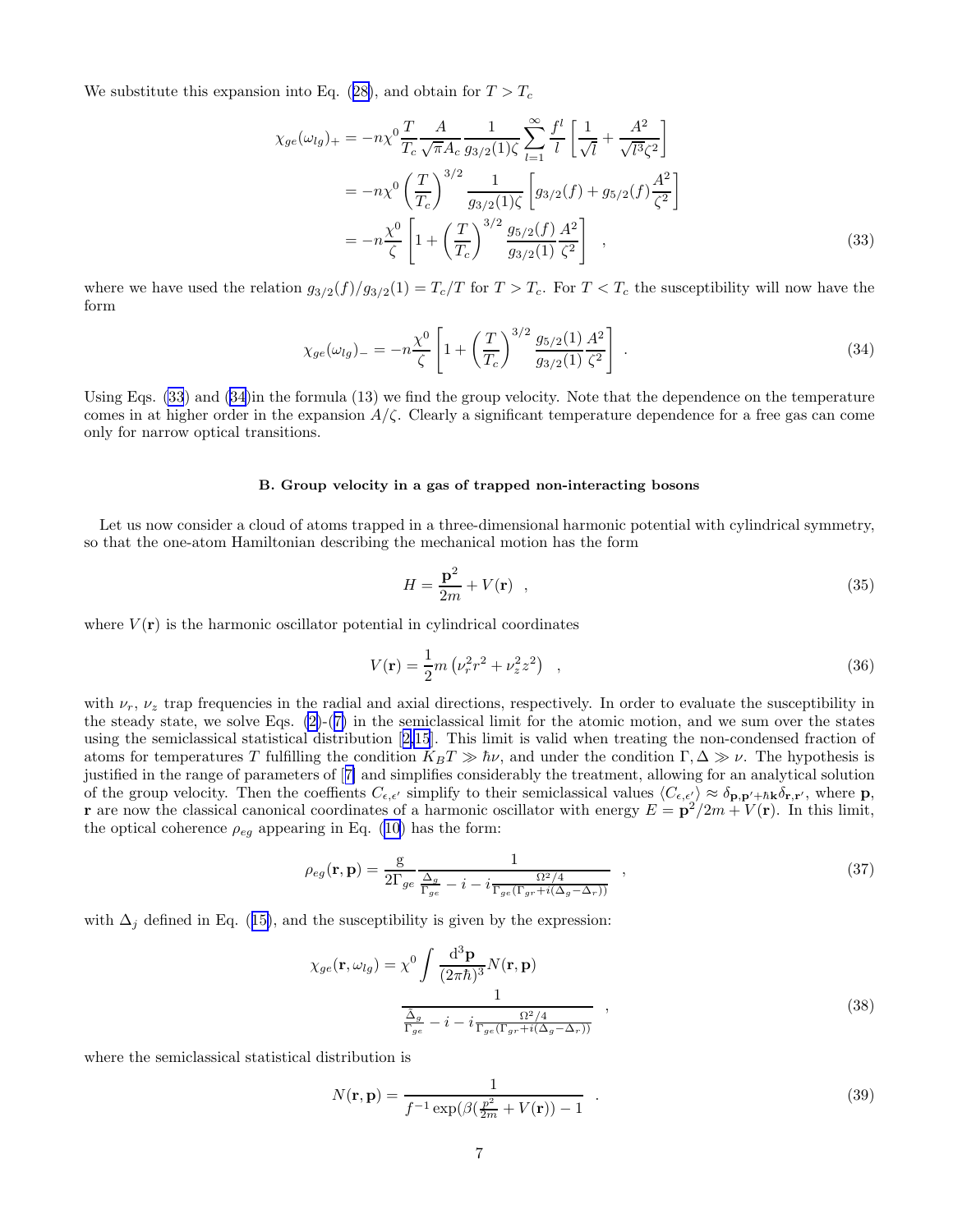<span id="page-7-0"></span>When considering the condensate contribution to the optical susceptibility, one should evaluate  $\rho_{eg}(\epsilon, \epsilon')$  and sum over the final states with energy  $\epsilon$ . However, in the regime  $\omega_R/\nu \gg 1$  we may apply the semiclassical approximation to the final states. The final semiclassical energy is the recoil energy, and we can write the optical coherence for the condensate contribution as

$$
\rho_{eg} = \frac{\mathbf{g}}{2\Gamma_{ge}} \frac{1}{\frac{\tilde{\Delta}_g^0}{\Gamma_{ge}} - i - i \frac{\Omega^2/4}{\Gamma_{ge}(\Gamma_{gr} + i(\Delta_g^0 - \Delta_r^0))}} \tag{40}
$$

The ground state occupation is given in the thermodynamic limit by

$$
N^{(0)} = N\left(1 - \left(\frac{T}{T_c}\right)^3\right) \tag{41}
$$

where  $T_c$  is the critical temperature of the trapped gas,  $K_B T_c = \hbar (\nu_z \nu_r^2)^{1/3} (N/g_3(1))^{1/3}$ .

Contrary to the case of free bosons, the group velocity is not directly given by the formula([13\)](#page-3-0), because of the spatial variation of the atomic density and therefore of the susceptibility. Here, we evaluate the group velocity using a method equivalent to the experimental one of [\[7](#page-11-0)], i.e. we estimate the size D of the cloud and calculate the delay  $\Delta t$  of a pulse propagating across a selected region of a cold gas with respect to a pulse propagating in the vacuum. The group velocity is then given by the ratio of the size over the delay  $v_g^{\exp} = D/\Delta t$ . Assuming that the light is propagating velocity along the  $\hat{z}$ -axis and cuts a cylinder inside of the volume with section S and centered on the  $\hat{z}$ -axis of the cloud, we write the delay  $\langle \Delta t \rangle$  as the average over the section S of all the delays  $\Delta t(r)$  of pulses propagating at distance r from the axis of the cloud

$$
\langle \Delta t \rangle = \frac{1}{\pi R^2} \int_0^R \mathrm{d}r 2\pi r \Delta t(r) \quad , \tag{42}
$$

where R is the radius of the illuminated circular section S of the cloud and  $\Delta t(r)$  is defined as

$$
\Delta t(r) = \int_{-L(r)}^{L(r)} dz [v_g(r, z)]^{-1} , \qquad (43)
$$

where  $v_q$  is defined in Eq. [\(13](#page-3-0)), and  $L(r)$  is half the length of the path along the cloud. Note that R will, in principle, depend on the size of the incoming Gaussian beam. However, in the experiment of  $[7]$ ,  $R$  is the radius of a pinhole set before the measuring apparatus. The delay time is experimentally obtained by measuring the difference between the delay time of the pulse propagating across the cloud and the one of a pulse propagating in the vacuum. Assuming that  $L(r) = L$  is the distance between a slit before the cloud and the photomultiplier, the final delay will be  $\Delta t = \langle \Delta t \rangle - L/c$ . In the following, we evaluate the group velocity as a function of the temperature above and below the critical temperature.

#### 1. Above the critical temperature

The integral over the momenta in Eq. [\(38](#page-6-0)) can be evaluated along the lines of the procedure outlined in Eqs. ([21\)](#page-4-0)-([24](#page-5-0)). One finds

$$
\chi_{ge}(\mathbf{r}, \omega_{lg})_{+}
$$
\n
$$
= i\pi^2 \chi^0 \frac{(2mK_B T)^{3/2}}{(2\pi\hbar)^3} \frac{1}{A} \sum_{l=1}^{\infty} \frac{f^l}{l} w\left(\sqrt{l}\frac{\zeta}{A}\right) e^{-l\beta V(r)} .
$$
\n
$$
(44)
$$

Again, the considerations on the w function made in the free case are applicable, and using its asymptotic expansion  $[Eq.32]$ , one gets

$$
\chi_{ge}(\mathbf{r}, \omega_{lg})_{+} = -\frac{\chi^{0}}{\zeta} \left(\frac{mK_{B}T}{2\pi\hbar^{2}}\right)^{3/2} \cdot \left(g_{3/2}\left(f e^{-\beta V(\mathbf{r})}\right) + g_{5/2}\left(f e^{-\beta V(\mathbf{r})}\right)\frac{A^{2}}{\zeta^{2}}\right) . \tag{45}
$$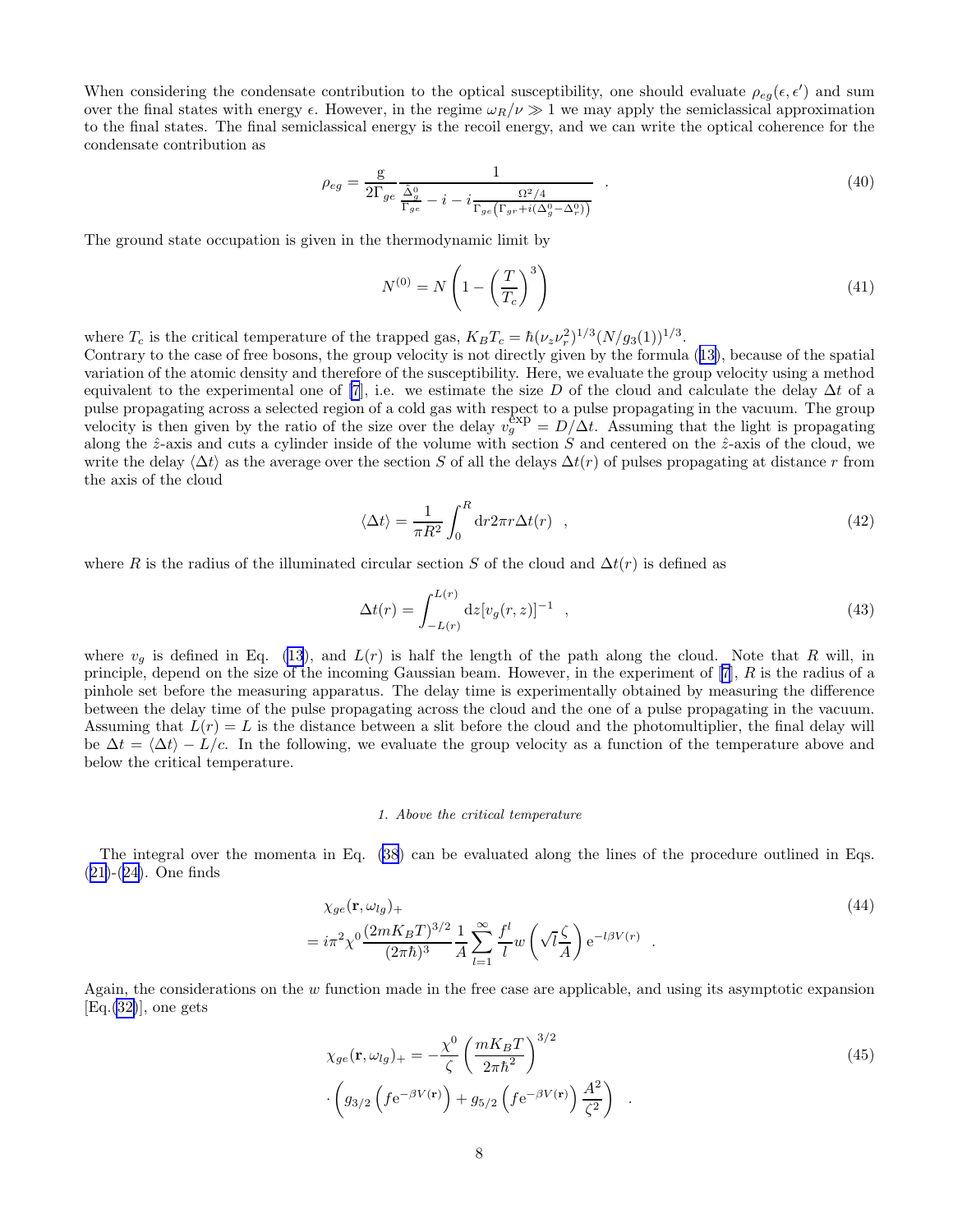For  $L \gg D_z(T)$ , where  $D_z(T)$  is the axial thermal size of the cloud, we can replace L by  $\infty$  in the integral [\(43](#page-7-0)). Therefore, the delay of a beam propagating along the z–axis, and entering the cloud at a distance  $r$  from the cloud axis is

$$
\Delta t(r)_{+} = -2\pi \frac{\omega}{c} \frac{\partial \zeta}{\partial \Delta} \frac{\chi^0}{\zeta^2} \frac{m(K_B T)^2}{2\pi \hbar^3 \nu_z} \sum_{l=1}^{\infty} \frac{f^l}{l^2}
$$
\n
$$
\left(1 + 3\frac{A^2}{\zeta^2} \frac{1}{l}\right) e^{-l\beta m \nu_r^2 r^2/2}.
$$
\n(46)

Above the critical temperature the total delay  $\langle \Delta t \rangle_+$  is thus

$$
\langle \Delta t \rangle_+ = -2\pi \frac{\omega}{c} \frac{\partial \zeta}{\partial \Delta} \frac{\chi^0}{\zeta^2} \frac{(K_B T)^3}{\hbar^3 \nu_z \nu_r^2} \frac{2}{\pi R^2} \sum_{l=1}^{\infty} \frac{f^l}{l^3} \left( 1 + 3 \frac{A^2}{\zeta^2} \frac{1}{l} \right) \left[ 1 - e^{-l \beta m \nu_r^2 R^2 / 2} \right]. \tag{47}
$$

 $\sqrt{2K_BT/m\nu_z^2}$ . The group velocity above the critical temperature is then  $D_z/\langle\Delta t\rangle_+$ . Note that, in the limit  $R \ll$ Here, we take the size of the cloud to be the variance of the thermal distribution along the  $\hat{z}$ -axis, and thus  $D_z =$  $D_r(T)$ , where  $D_r(T) = \sqrt{2K_B T / m\nu_r^2}$  is the radial thermal size of the cloud, the exponential appearing in Eq. (47) can be expanded to yield  $\langle \Delta t \rangle_+ \approx 1/T$ . Since  $D_z(T) \propto \sqrt{T}$ , the group velocity depends on the temperature as  $v_g \propto T^{3/2}$ . The same behaviour can be found when considering the other limiting case, i.e.  $R \approx D_r(T)/\sqrt{2}$ , corresponding to averaging over the whole cloud. Then, the delay time has the form:

$$
\langle \Delta t \rangle_{+} = -2\pi \frac{\omega}{c} \frac{\partial \zeta}{\partial \Delta} \frac{\chi^{0}}{\zeta^{2}} \frac{(K_{B}T)^{3}}{\hbar^{3} \nu_{z} \nu_{r}^{2}} \frac{2}{\pi R^{2}} \sum_{l=1}^{\infty} \frac{f^{l}}{l^{3}} \left( 1 + 3 \frac{A^{2}}{\zeta^{2}} \frac{1}{l} \right)
$$
  
= 
$$
-2\pi \frac{\omega}{c} \frac{\partial \zeta}{\partial \Delta} \frac{\chi^{0}}{\zeta^{2}} N \left( \frac{T}{T_{c}} \right)^{3} \frac{2}{\pi R^{2}} \left[ \frac{g_{3}(f)}{g_{3}(1)} + 3 \frac{A^{2}}{\zeta^{2}} \frac{g_{4}(f)}{g_{3}(1)} \right]
$$
  
= 
$$
-2\pi \frac{\omega}{c} \frac{\partial \zeta}{\partial \Delta} \frac{\chi^{0}}{\zeta^{2}} N \frac{2}{\pi R^{2}} \left[ 1 + 3 \left( \frac{T}{T_{c}} \right)^{3} \frac{A^{2}}{\zeta^{2}} \frac{g_{4}(f)}{g_{3}(1)} \right]
$$
(48)

where we have used the definition of critical temperature and the relation  $g_3(1)/g_3(f) = (T/T_c)^3$  for  $T > T_c$ . From Eq. (48) one sees that the dependence of the delay time on the temperature of the sample appears principally in the spatial-average term  $1/R^2$ , which is proportional to  $1/T$ . Thus, the main dependence of the group velocity on the temperature comes in through the volume of the cloud, since  $v_g = D_z(T)/\langle \Delta t \rangle_+ \propto D_z(T)R^2 \propto T^{3/2}$ , and the variation of the group velocity with temperature is mainly due to the change of volume of the cloud.

# 2. Below the critical temperature

For the ground state of the harmonic potential, we use the expression for the ground state population in the thermodynamic limit [\[2](#page-11-0)] and the optical coherence as given in Eq.([40\)](#page-7-0) to obtain

$$
\chi_{ge}(\mathbf{r}, \omega_{lg})_{-} = \chi_{ge}(\mathbf{r}, \omega_{lg})_{+}|_{f=1}
$$
  
-  $\chi^{0} \frac{1}{\zeta} N |\phi(\mathbf{r})|^{2} \left(1 - \left(\frac{T}{T_c}\right)^{3}\right),$  (49)

where N is the total number of particles, and  $\phi(\mathbf{r})$  is the harmonic oscillator ground state wavefunction. The delay  $\langle \Delta t \rangle$  is given by

$$
\langle \Delta t \rangle_{-} = \langle \Delta t \rangle_{+}|_{f=1} + \langle \Delta t \rangle_{C},\tag{50}
$$

where  $\langle \Delta t \rangle_C$  is the contribution to the total delay given by the pulses which cross the condensate

$$
\langle \Delta t \rangle_C = -2\pi \frac{\omega}{c} \frac{\partial \zeta}{\partial \Delta} \frac{\chi^0}{\zeta^2} N \left( 1 - \left( \frac{T}{T_c} \right)^3 \right) F_C. \tag{51}
$$

Here $F_C$  is the average of the ground state wavefunction, which, according to Eqs. ([38\)](#page-6-0), ([42\)](#page-7-0), [\(43](#page-7-0)) is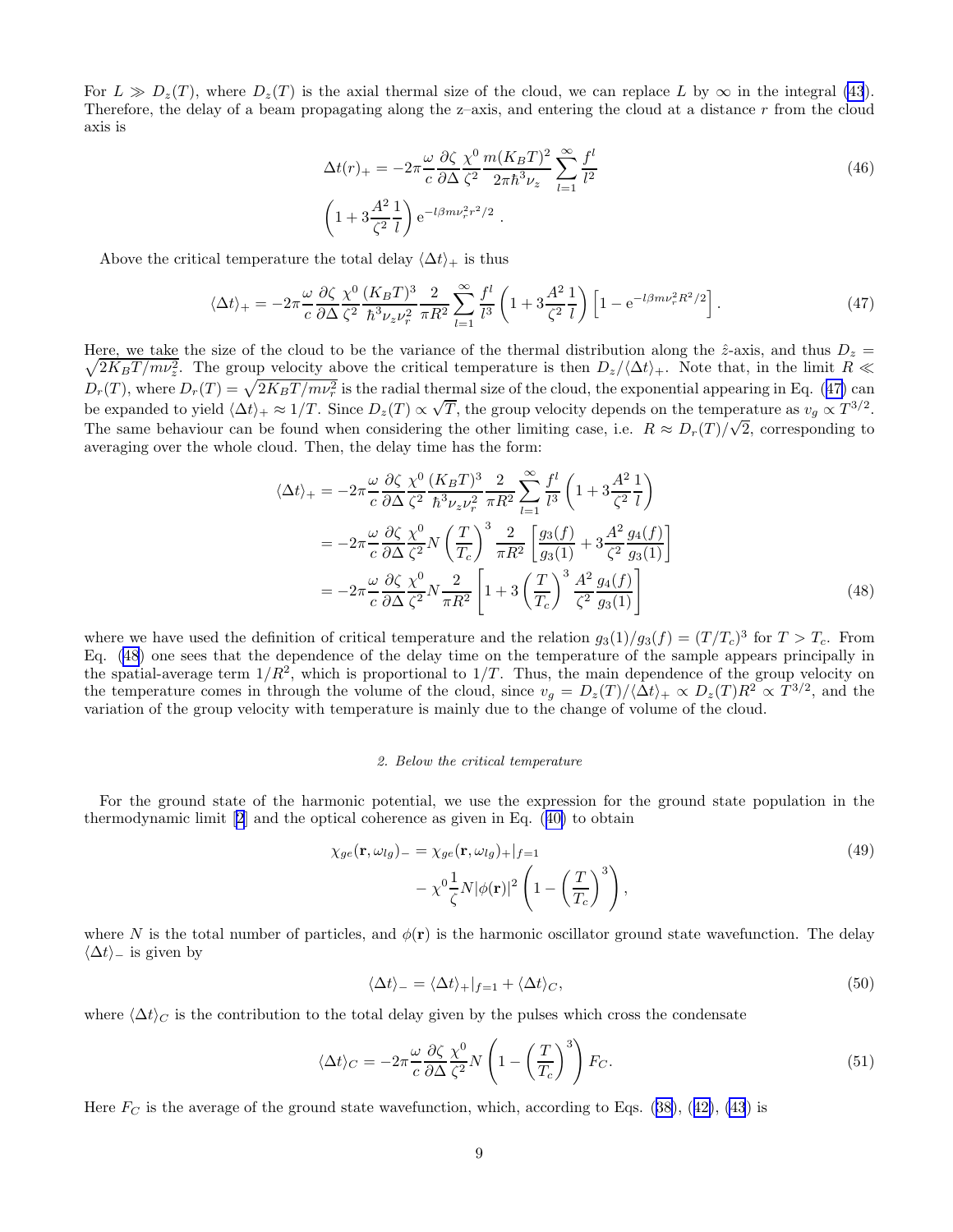$$
F_C = \frac{2}{R^2} \int_0^R r \mathrm{d}r \frac{\mathrm{e}^{-r^2/a_{0r}^2}}{\pi^{3/2} a_{0r}^2 a_{0z}} \int_{-L}^{L} \mathrm{d}z \mathrm{e}^{-z^2/a_{0z}^2} \approx \frac{2}{\pi R^2},\tag{52}
$$

where  $a_{0j} = \sqrt{\hbar/m\nu_j}$  is the size of the ground state of the harmonic oscillator in the j direction  $(j = r, z)$ . In order to evaluate the size of the cloud, we consider that for  $T < T_c$ , a fraction  $(T/T_c)^3$  of the atoms is outside of the condensate, whereas a fraction  $1 - (T/T_c)^3$  is in the condensate. Applying the semiclassical approximation to the non-condensate part, we have that

$$
\langle z^2 \rangle = (T/T_c)^3 \langle z^2 \rangle_{NC} + [1 - (T/T_c)^3] \langle z^2 \rangle_C,\tag{53}
$$

which leads us to defining the size of the cloud to be:

$$
D_z = \sqrt{2} \left[ \left( \frac{T}{T_c} \right)^3 R_+^2 + \left( 1 - \left( \frac{T}{T_c} \right)^3 \right) a_{0z}^2 \right]^{1/2} . \tag{54}
$$

Dividing  $D_z$  by  $\langle \Delta t \rangle$  we find the group velocity below the critical temperature.

#### C. Numerical Results

In Fig. 2 we plot the group velocity of a gas of sodium atoms in a box (dashed line) and in a harmonic oscillator (dotted line) as a function of temperature  $T$ , scaled according to the critical temperature of each case. Density of atoms, number of atoms and trap frequencies have been taken from the data of[[7\]](#page-11-0). The experimental results of [\[7](#page-11-0)] are seen to be broadly in agreement with the harmonic oscillator case. The inhomogeneous spatial density of the atoms and its variation with temperature is the key to the understanding of the experimental data. The curve representing the case of free atoms shows that the temperature dependence entering into Eq. [\(28](#page-5-0)) as a higher order correction has a negligible effect on the considered scale, and cannot be interpreted as the cause of the behaviour observed in [\[7](#page-11-0)]. In Fig.3, we compare the group velocity for two different values of the Rabi frequency  $\Omega$  coupling  $|r\rangle$  to  $|e\rangle$ . The behaviour for  $T > T_c$  is similar to the corresponding one measured in [\[7](#page-11-0)]. The curves we obtain are however steeper, and this can be explained by considering the approximations made in our treatment. In our calculations we have assumed the same number of atoms at every temperature. However, in the experiments lower temperatures are achieved by means of evaporative cooling. This implies that the points of the experimental curve at higher temperatures correspond to larger numbers of atoms, and correspondingly to larger spatial density (for ideal gases). This leads to a smoother gradient of the group velocity versus the temperature than in our case. On the other hand, as the temperature decreases, the effect of the interactions gets stronger causing, among other effects, a lower density of the atoms than in the non-interacting case. Hence, one would expect a group velocity value larger than the evaluated one. Albeit these considerations, the evaluated curve reproduces the experimental one above the critical temperature with some agreement, showing that the ideal gas model provides a qualitative description of the phenomenon.

Below the critical temperature the discrepancy between the experimental data and our theoretical predictions is rather dramatic. This is not surprising since the size of the condensate is strongly affected by the effect of the interactions. Already Ketterle and co-workers have reported that the cloud size is much larger in the interacting system compared to the size of the harmonic oscillator ground-state wave function [\[18](#page-11-0)]. Therefore, our evaluation can be expected to lead to smaller values of the group velocity than the experimental records. In order to illustrate this point, in the following section, we estimate the group velocity at  $T = 0$  by comparing the ideal case with the Thomas-Fermi case. Finally, we discuss the measure of the group velocity in the two limiting cases for a section S with radius  $R \ll D_r(T)$ and with radius  $R \approx D_r(T)$ . This is illustrated in Fig. 4, where the same dependence of the group velocity on the temperature is evident. The orders of magnitude of the pairs of curves corresponding to the same set of parameters are comparable, showing that the behaviour observed in[[7\]](#page-11-0) originates mainly from a change in the "average" spatial density of the gas with temperature.

# IV. GROUP VELOCITY FOR AN INTERACTING BOSE GAS

In this section, we compare the group velocity value at  $T = 0$  in the two limits: the ideal one, where we consider the particles as non-interacting, and the interacting case, which we treat in the Thomas-Fermi approximation. We estimate the group velocity using the set of parameters of the experiment and the formula (1) of [\[7](#page-11-0)]: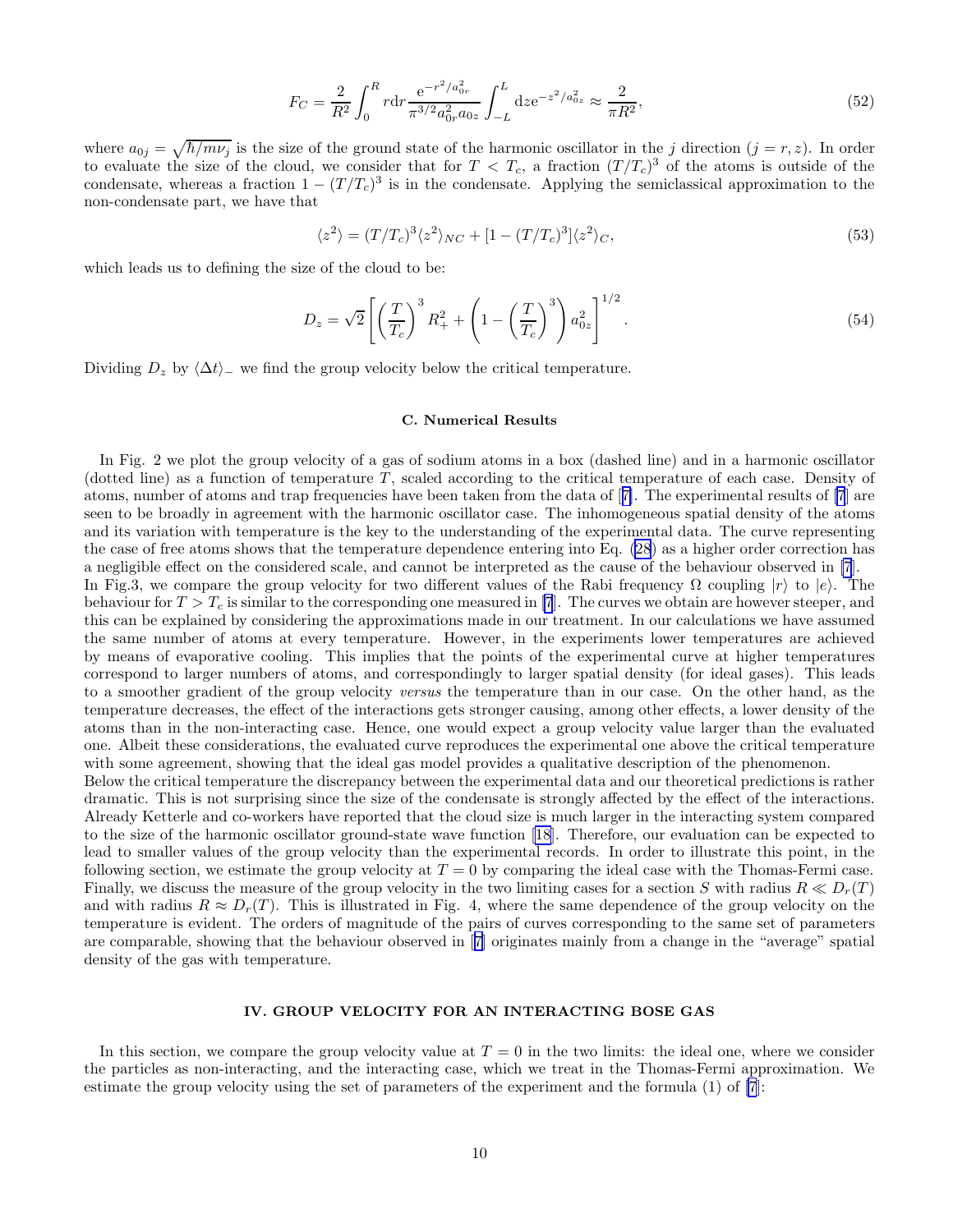$$
v_g \approx \frac{\hbar c}{8\pi\omega} \frac{|\Omega|^2}{n|d_{eg}|^2} \quad , \tag{55}
$$

<span id="page-10-0"></span>where n is the density. Therefore, we need to evaluate the group velocity at  $T = 0$  by substituting into Eq. (55) an estimate of the spatial density, which we calculate here as the ratio of the total number of atoms over the volume of the cloud. This evaluation, which corresponds to considering the density as homogeneous, is justified on the basis of the results of Fig. 4, where it is shown that the phenomenon observed in[[7\]](#page-11-0) is mainly dependent on the change in the density.

For an ideal gas in a harmonic oscillator potential at  $T = 0$ , all the atoms are in the ground state, and a rough estimate of the density gives  $n \approx N/(4\pi a_{0z}a_{0r}^2/3)$ . Taking  $N = 10^6$  Sodium atoms and  $\nu_z = 20 \times 2\pi$  Hz,  $\nu_r = 70 \times 2\pi$ Hz,  $\Omega = 0.56\gamma$ , the ground state dimensions are  $a_{0z} \approx 4.7\mu$  and  $a_{0r} \approx 2.4\mu$ , and we obtain a density  $n \approx 8 \times 10^{15}$ atoms per cm<sup>3</sup>. Thus, according to (55), the group velocity is  $v_g^{\text{ideal}} \approx 0.03 \text{ m/sec.}$ 

For an interacting gas in the Thomas-Fermi limit, the cloud is an ellipsoid of axes  $2R_{TF}$  in the radial direction and  $2R_{TFz}$  in the axial direction, where  $R_{TFj}$  is the Thomas-Fermi radius:

$$
R_{TFj} = \sqrt{\frac{2\mu}{m\nu_j^2}} \quad \text{with} \quad j = r, z \quad , \tag{56}
$$

and  $\mu$  is the chemical potential, defined as

$$
\mu = \frac{\hbar \nu_{ho}}{2} \left(\frac{15N a_S}{a_{ho}}\right)^{2/5} \quad , \tag{57}
$$

with  $a_S$  scattering length,  $\nu_{ho} = (\nu_r^2 \nu_z)^{1/3}$  geometrical average of the oscillator frequencies and  $a_{ho} = \sqrt{\hbar/m\nu_{ho}}$ corresponding oscillator size. Taking  $a<sub>S</sub> = 2.75$  nm, for the set of parameters of the experiment the Thomas-Fermi dimensions of the cloud are  $R_{TFz} \approx 47.4\mu$  and  $R_{TFr} \approx 13.6\mu$ . Considering the density of atoms as homogeneous, we obtain  $n \approx 3 \times 10^{13}$  atoms per cm<sup>3</sup>. From Eq. (55) we find for the group velocity  $v_g^{\text{TF}} \approx 9$  m/sec, which is comparable with the value measured in  $[7]$  for temperatures below the critical temperature. Therefore, for  $10^6$  atoms we find a difference of two orders of magnitude in the value of the group velocity between the ideal case and the interacting case. Such difference increases or decreases depending on the total number of atoms in the trap. This estimate substantiates the inference that interactions are responsible for a lower density, and therefore, for a higher average group velocity of the light.

# V. CONCLUSIONS

We have derived an approximate analytical expression for the group velocity of a pulse propagating through an ultracold gas which is confined in a box and by a harmonic potential. We have shown that the results reproduce qualitatively the experimental ones presented in[[7\]](#page-11-0). From our analysis it emerges that the definite variation of the group velocity with the temperature of the gas is an effect related to the variation of the spatial density of the gas. We see that the ideal gas model provides a qualitative description of the results for  $T > T_c$ . However, the behaviour at  $T < T_c$  can be described in a satisfactory way only by including the interactions and the fact that the cloud is cooled by means of evaporative cooling. The last one has the effect of making the total number of atoms temperature-dependent. Such effects will be the subject of future investigations.

#### VI. ACKNOWLEDGEMENTS

One of us (GSA) thanks S.E. Harris, M.O. Scully and P. Meystre for interesting discussions on the subject matter of this paper. G.M. wishes to thank J. Schneider for many helpful comments.

<sup>[1]</sup> M.H. Anderson, J.R. Ensher, M.R. Matthews, C.E. Wieman, and E.A. Cornell, Science 269, 198 (1995), K.B. Davis, M.-O. Mewes, M.R. Andrews, N.J. van Druten, D.S. Durfee, D.M. Kurn and W. Ketterle, Phys. Rev. Lett. 75, 3969 (1995).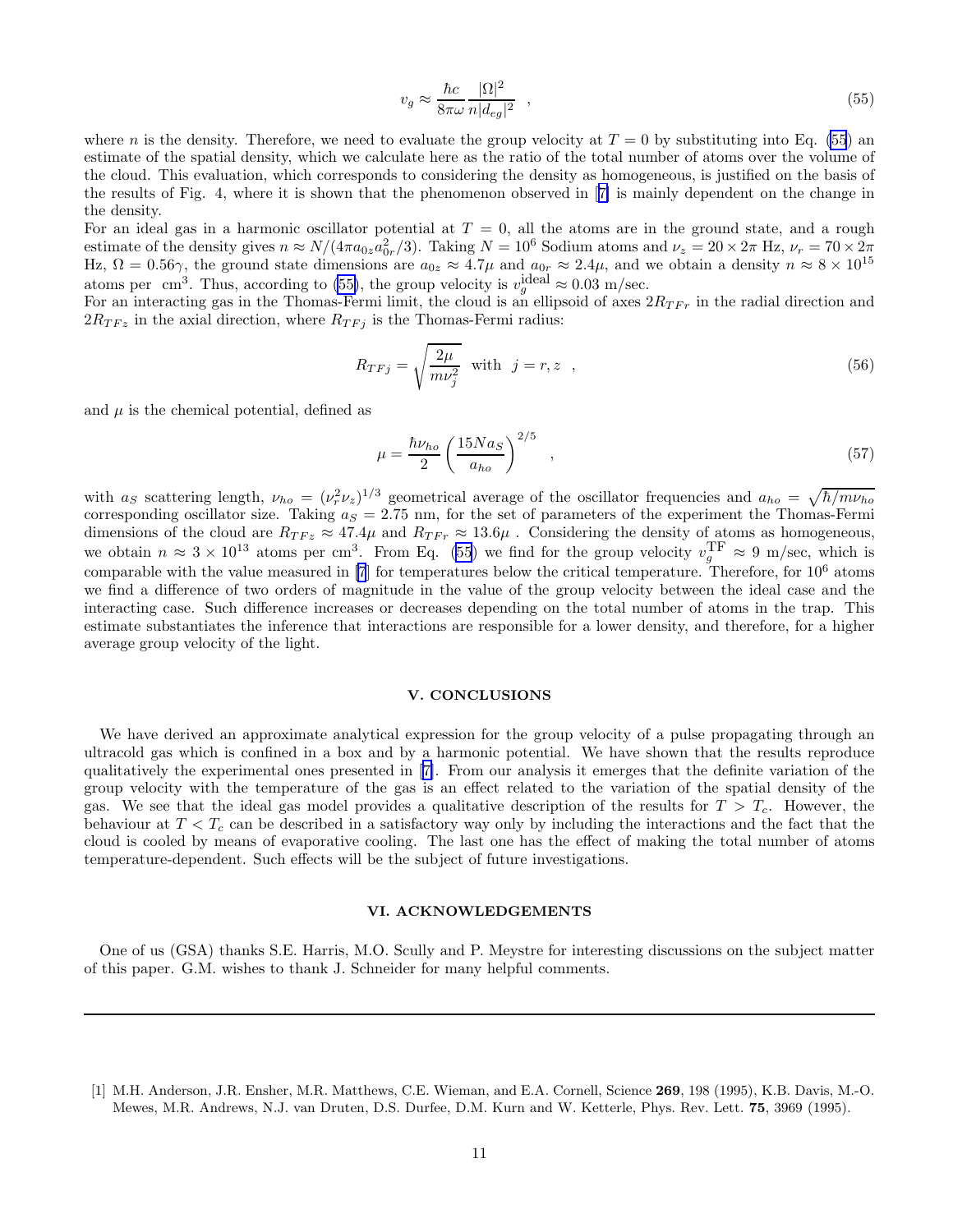- <span id="page-11-0"></span>[2] Some reviews on BEC in atomic gases can be found in F. Dalfovo, S. Giorgini, L.P. Pitaevskii, and S. Stringari, Rev. Mod. Phys. 71, 463 (1999); A.S. Parkins and D.F. Walls, Phys. Rep. 303, 1 (1998).
- [3] W. Ketterle, D.S Durfee and D.M. Stamper-Kurn, [cond-mat/9904034](http://arXiv.org/abs/cond-mat/9904034).
- [4] S.E. Harris, Phys. Today 50, 36, July (1997).
- [5] For earlier measurements of group velocity see A. Kasapi, M. Jain, G.Y. Yin and S.E. Harris, Phys. Rev. Lett. 74, 2447, (1995); O. Schmidt, R.Wynands, Z. Hussein and D. Meschede, Phys. Rev. A53, R27, (1996).
- [6] M.M. Kash, V.A. Sautenkov, A.S. Zibrov, L. Hollberg, G.R. Welch, M.D. Lukin, Y. Rostovtsev, E.S. Fry and M.O. Scully, (Phys. Rev. Lett. 82, 5229, (1999)) have reported group velocities of the order of 90 m/sec in a hot atomic vapor.
- [7] L.V. Hau, S.E. Harris, Z. Dutton and C.H. Behroozi, Nature 397, 594 (1999).
- [8] E.V. Goldstein and P. Meystre, Phys. Rev. A 55, 2935 (1997).
- [9] H. Shi and A. Griffin, Phys. Rep. 304, 1 (1998); H. Pu and N.P. Bigelow, Phys. Rev. Lett. 80, 1134 (1998); S. Stringari, ibid; 77, 2360 (1996). For a simple model of harmonic interactions among atoms, see J. Tempere, F. Brosens, L.F. Lemmens and J.T. Devreese, Phys. Rev. A 58, 3180 (1998).
- [10] M.O. Scully, Phys. Rev. Lett. 82, 3927 (1999); S. Grossman and M. Holthaus, ibid; 79, 3557, (1997).
- [11] N.J. van Druten and W. Ketterle, Phys. Rev. Lett 79, 549 (1997); W. Ketterle and N.J. van Druten, Phys. Rev. A 54, 656 (1996).
- [12] J.D. Jackson, *Classical Electrodynamics*, John Wiley, New York (1975).
- [13] N.B. Delone and V.P. Krainov, Fundamentals of Nonlinear Optics of Atomic Gases, John Wiley, New York (1988).
- [14] K. Huang, *Statistical Mechanics*, John Wiley, New York (1987).
- [15] A study of Raman scattering of light from a condensate by taking the full quantum mechanical motion can be found in J. Martinez-Linares and G.S. Agarwal, Phys.Rev. A 57, 2931 (1998).
- [16] M. Abramowitz and I. Stegun, Handbook of Mathematical Functions. [Dover, New York.(1964)], p.298-299 (formulae no. 7.1.23, 7.1.24)
- [17] S. Grossmann and M. Holthaus, Z. Naturforsch. 50a, 921 (1995).
- [18] M.R. Andrews, M.-O. Mewes, D.S. Durfee, N.J. van Druten, D.M. Kurn and W. Ketterle, Science 273, 84 (1996).

## FIG. 1. Level scheme

FIG. 2. Plot of the group velocity in m/sec as a function of the effective temperature  $\theta = T/T_c$ , for a gas of sodium atoms: (a) free bosons (dashed line) and (b) trapped bosons (dotted line). Here  $\Omega = 0.56\gamma$ ,  $\Delta_q = \Delta_r = 0$ ,  $\Gamma_{qr} = 2\pi 1000$  Hz. For the free case:  $T_c = 154 \text{ nK}, n = 3.8 \times 10^{12} \text{cm}^{-3}$ ; For the harmonic potential case:  $\nu_r = 2\pi \times 70 \text{ Hz}, \nu_z = 2\pi \times 20 \text{ Hz}, T_c = 432 \text{ nK}$ ,  $N = 8.3 \times 10^6$ .

FIG. 3. Onset: Plot of the group velocity in m/sec in logarithmic scale as a function of the effective temperature  $\theta = T/T_c$  for a gas of sodium atoms as in [7]. The upper curve corresponds to  $\Omega = 1.2\gamma$ , whereas the lower curve corresponds to  $\Omega = 0.56\gamma$ . Here,  $T_c = 432 \text{ nK}$ ,  $N = 8.3 \times 10^6$ ,  $\Gamma_{gr} = 2\pi \times 1000 \text{ Hz}$ ,  $\nu_r = 2\pi \times 70 \text{ Hz}$ ,  $\nu_z = 2\pi \times 20 \text{ Hz}$  and  $\Delta_g = \Delta_r = 0$ . Inset: Plot of the low temperature behaviour of the corresponding curves in linear scale. The radius of the section S is R=15  $\mu$ .

FIG. 4. Calculations with two different radii for the section S:  $R = 15\mu$  (solid lines) and  $R = \sqrt{K_B T / m \nu_r^2}$  (dotted lines). The two bottom (top) curves correspond to  $\Omega = 0.56\gamma$  ( $\Omega = 1.2\gamma$ ). All the other parameters are reported in the caption of Fig.3.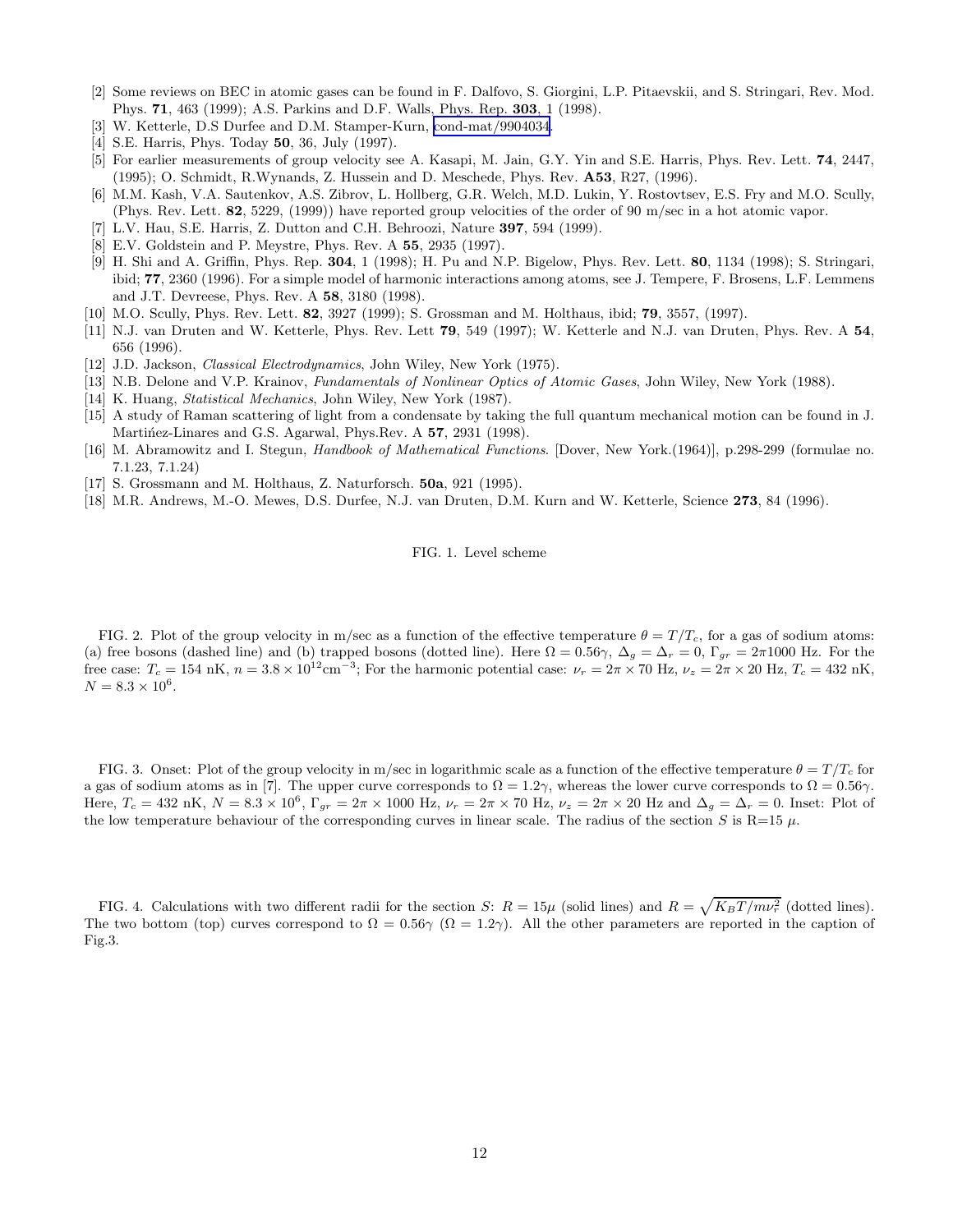# FIGURES



FIG. 1.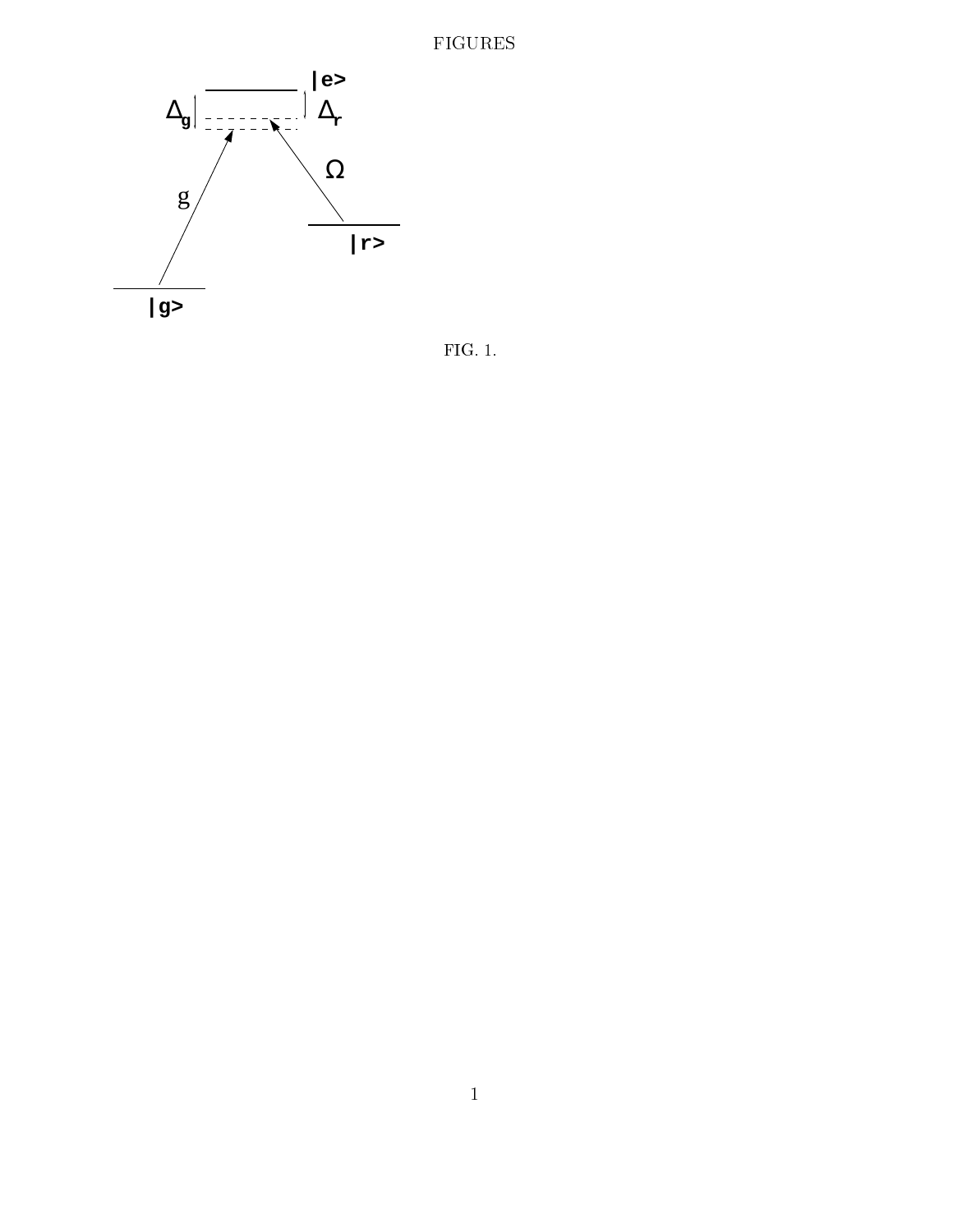

FIG. 2.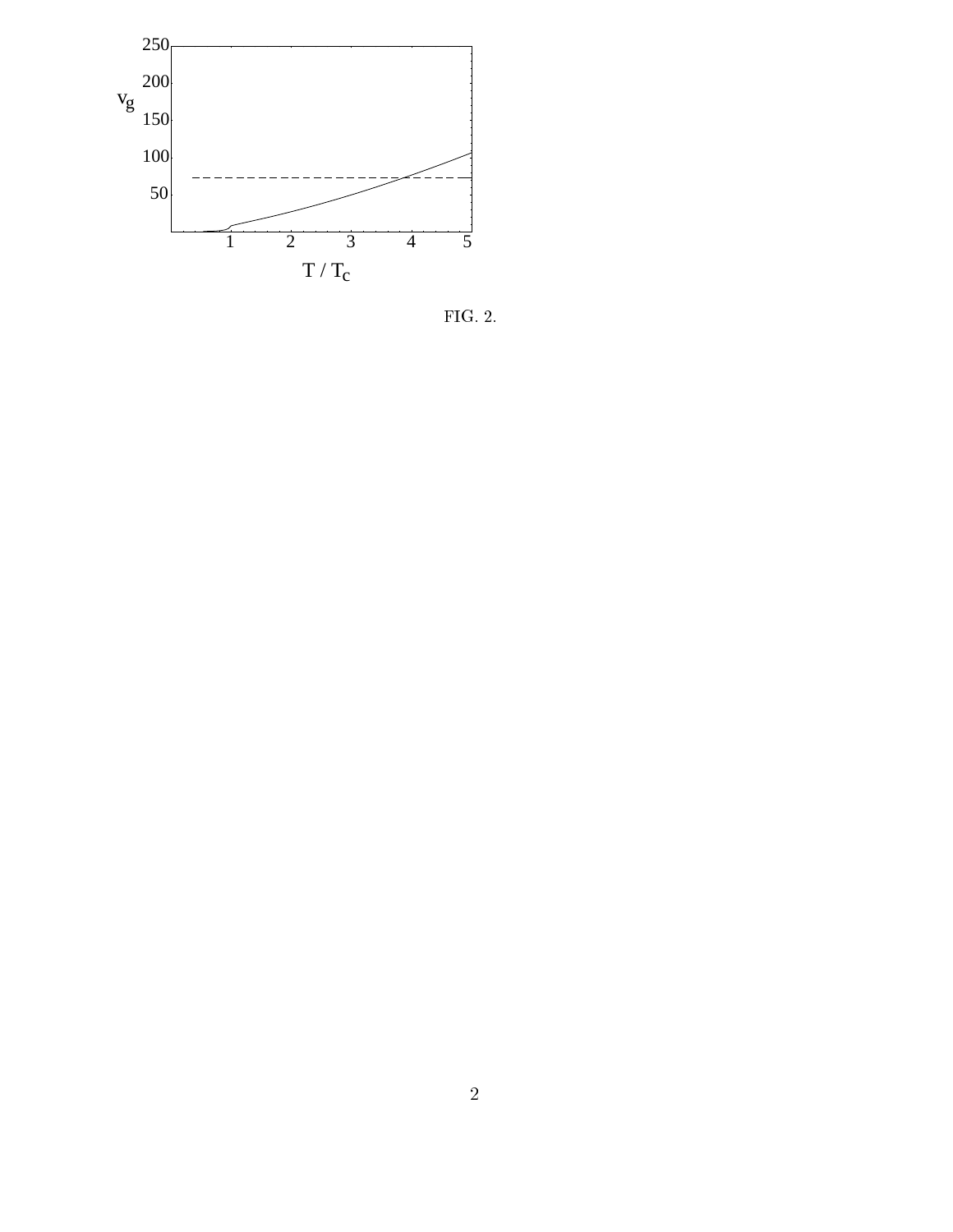

FIG. 3.